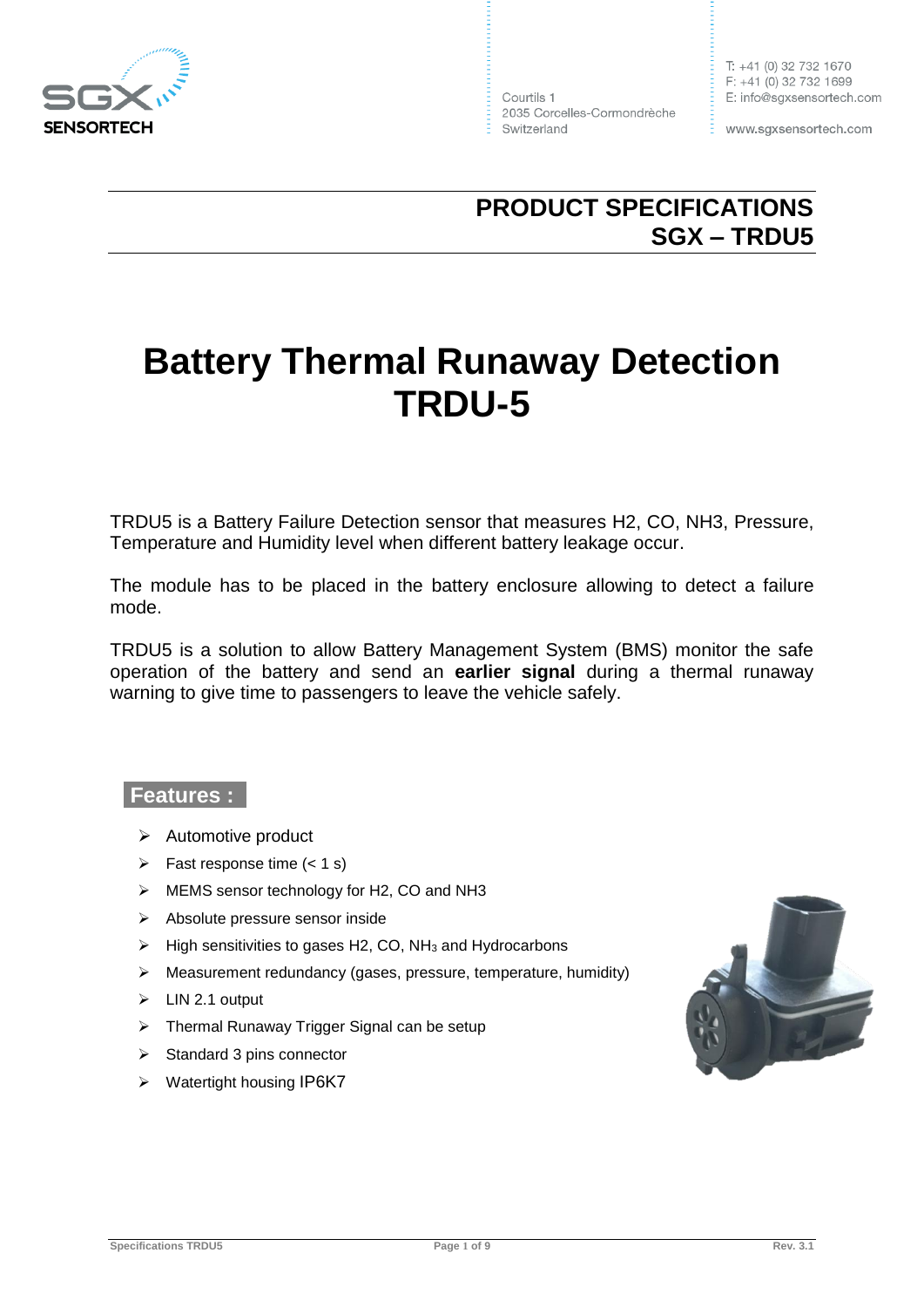

# **1 Functional specifications**

Courtils 1 2035 Corcelles-Cormondrèche Switzerland

www.sgxsensortech.com

### *1.1 Principle*

There are different failure mode during the battery life time that could occur. To prevent any injury to the passengers, one solution is to send an alarm as soon as possible to the passenger to leave the car when there is any leakage detection.

Our sensors are able to detect different gases, pressure change and environmental changes during a thermal runway.

All the failure mode are cover and earlier than any other single sensor element. The TRDU5 product is giving to the customer different strategy and robustness to catch up all the cases for a quick reaction.

See below one failure mode example:



Thermal Runaway example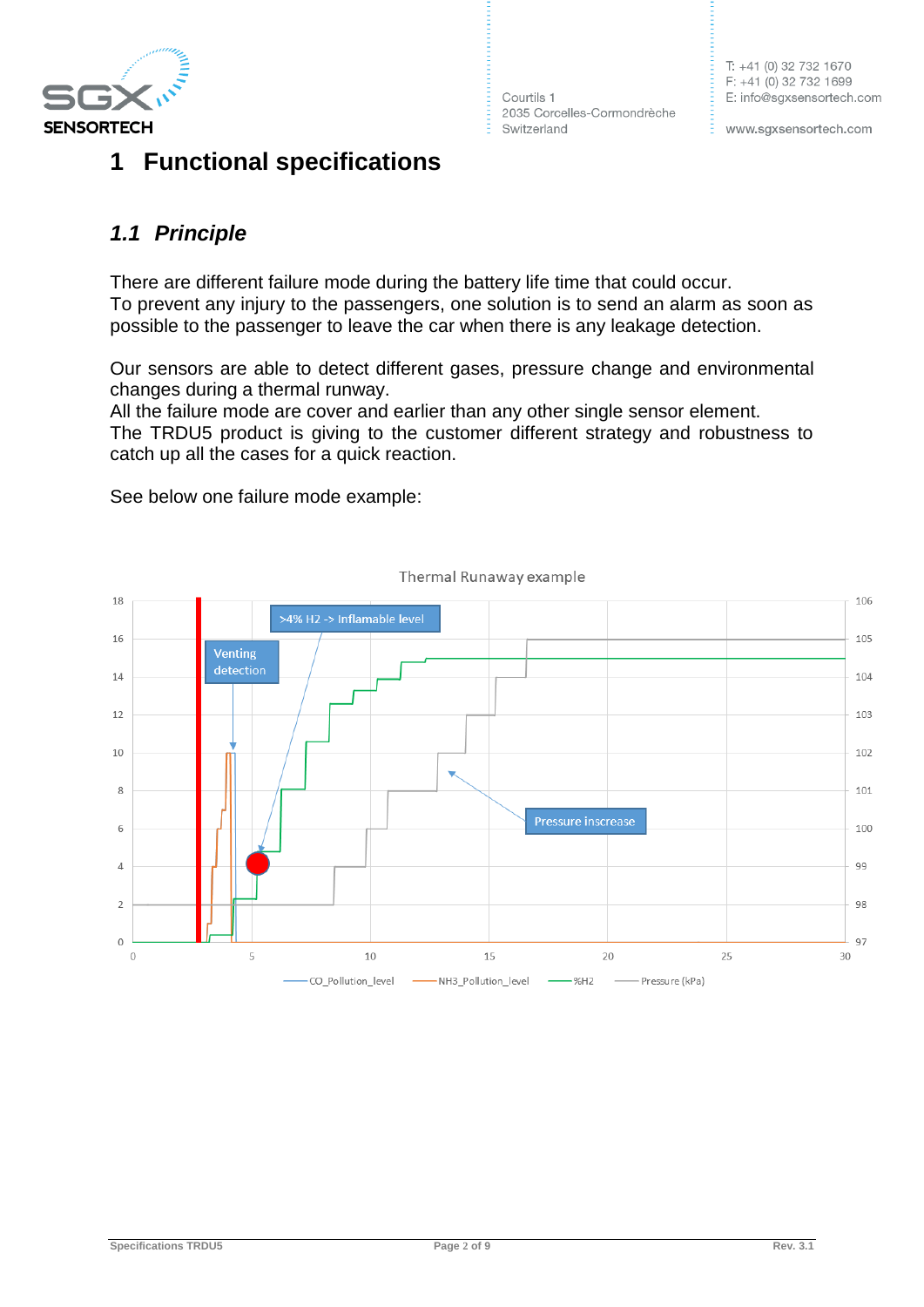

E<br>Courtils 1<br>2035 Corcell<br>E Switzerland 2035 Corcelles-Cormondrèche T: +41 (0) 32 732 1670  $F: +41(0)327321699$ E: info@sgxsensortech.com

www.sgxsensortech.com

E.

### *1.2 Main characteristics*

| <b>Main technical characteristics</b> |                                                                                                                                    |  |  |  |  |
|---------------------------------------|------------------------------------------------------------------------------------------------------------------------------------|--|--|--|--|
| Temperature and humidity<br>range     | 0~95% RH                                                                                                                           |  |  |  |  |
|                                       | -40 $^{\circ}$ C to +85 $^{\circ}$ C                                                                                               |  |  |  |  |
| Temperature storage                   | -40 $^{\circ}$ C to 120 $^{\circ}$ C                                                                                               |  |  |  |  |
| IP level                              | IP6K7                                                                                                                              |  |  |  |  |
| Fixing                                | <b>Bayonet</b><br>Delphi clip (optional)                                                                                           |  |  |  |  |
| Connector                             | 3pins connector ref :<br>AMP 967642-1 Coding B                                                                                     |  |  |  |  |
| <b>External dimensions</b>            | 39mm x 35mm x 27 mm                                                                                                                |  |  |  |  |
| Weight                                | $<$ 15 g                                                                                                                           |  |  |  |  |
| Power supply operating range          | 9 to 15V                                                                                                                           |  |  |  |  |
| Power consumption                     | <80 mA at 12V                                                                                                                      |  |  |  |  |
| Output signal                         | LIN 2.1 / 19'200 Bds                                                                                                               |  |  |  |  |
| H <sub>2</sub> detection              | Minimum 10 vol.% in air<br>(Inflammability level >4%)<br>$\pm$ 0.4 vol.% in air H2 $\leq$ 4%<br>$± 10\%$ in air H2 ≥4%<br>At 23 °C |  |  |  |  |
| CO detection                          | Pollution level 0 to 10<br>(venting phase reach the level 10)                                                                      |  |  |  |  |
| NH3 detection                         | Pollution level from 0 to 10<br>(venting phase reach the level 10)                                                                 |  |  |  |  |
| Pressure                              | Range: 20 to 250kPa<br>Resolution: 0.0329kPa<br>Accuracy:<br>± 5.5kPa between 20 and 250kPa<br>max allowed 300kPa<br>burst 750kPa  |  |  |  |  |
| <b>Internal Temperature</b>           | Range: -40/+85°C<br>Resolution: 1°C<br>Accuracy: ±3%                                                                               |  |  |  |  |
| <b>Internal Humidity</b>              | Range: 0 to 100%<br>Resolution: 0.0019%<br>Accuracy: $\pm$ 3% RH (max), 0-80% RH                                                   |  |  |  |  |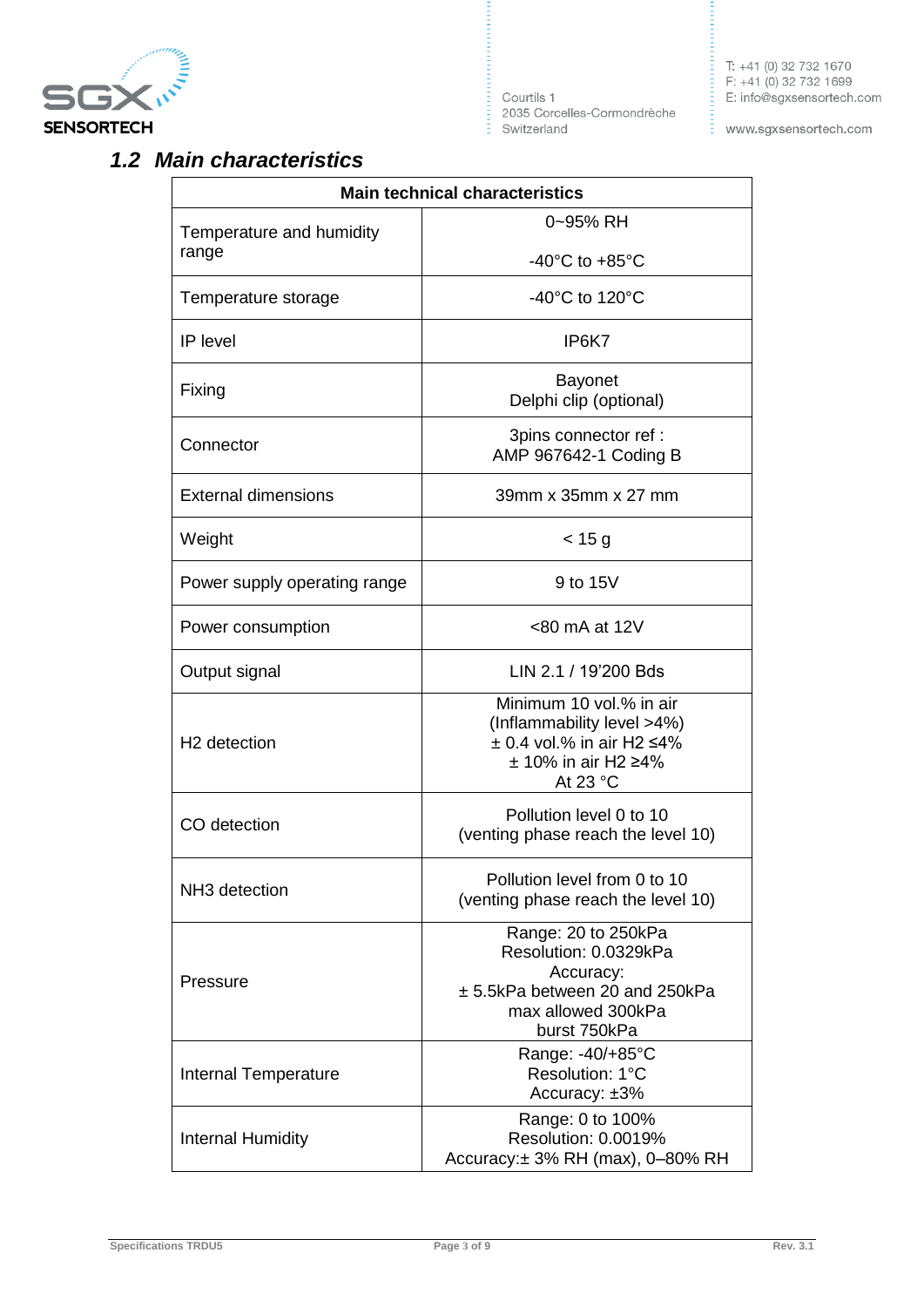

,,,,,,,,,,,, Courtils 1 2035 Corcelles-Cormondrèche Switzerland

T: +41 (0) 32 732 1670  $F: +41(0)327321699$ E: info@sgxsensortech.com

www.sgxsensortech.com

E.

| Response time (T80) | $<$ 60ms                            |  |  |  |
|---------------------|-------------------------------------|--|--|--|
| Start-up time       | < 400ms                             |  |  |  |
| Lifetime            | Minimum 10 years<br>Minimum 13'000h |  |  |  |

# **2 Interface and integration**

## *2.1 Connector specification*

| Connector type | AMP 967642-1 Coding B                |
|----------------|--------------------------------------|
| Pinout         | Pin1: Vbat<br>Pin2: GND<br>Pin3: LIN |
| Communication  | LIN 2.1 / ID 0x16                    |

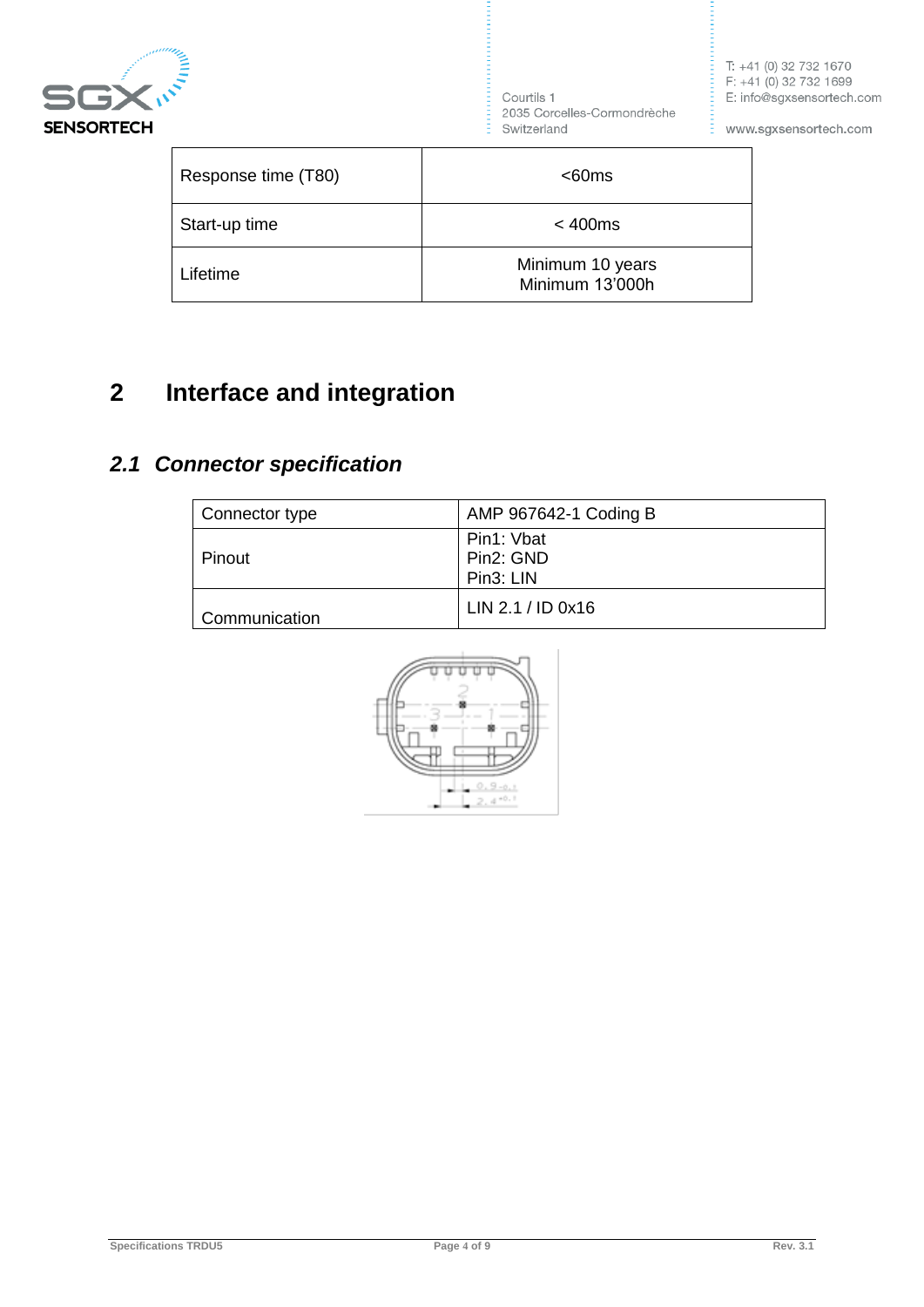

Courtils 1 2035 Corcelles-Cormondrèche Switzerland

T: +41 (0) 32 732 1670  $F: +41(0)327321699$ E: info@sgxsensortech.com

www.sgxsensortech.com

E,

### *2.2 Recommendation for integration*

The sensor must be exposed to measure the air from the **battery pack only**. Preferably, the filtering membrane included in the module should be facing downward. If this is not possible, it should be vertical, but should never be facing upward, to prevent accumulation of dirt, water.



Bayonet fixing, mating with following interface:

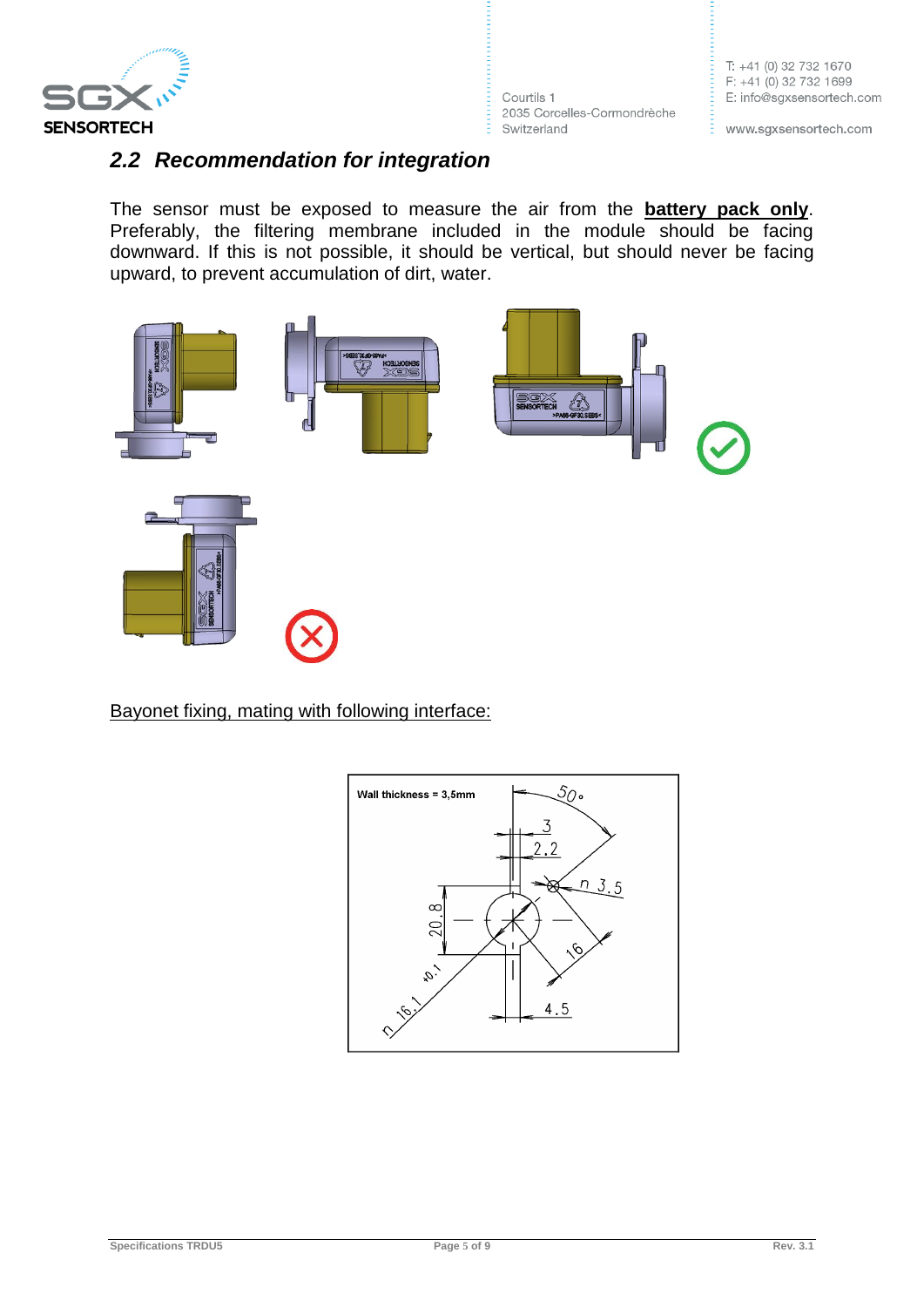

Courtils 1 2035 Corcelles-Cormondrèche  $\frac{1}{2}$  Switzerland

www.sgxsensortech.com

E.

#### Optional, the sensor can be mounted with a standard Delphi-clip.



Recommended hole for Delphi-Clip

15±0.1mm

8±0.1mm

Sheet Metal Thickness (Max) 0.8 – 2.8mm